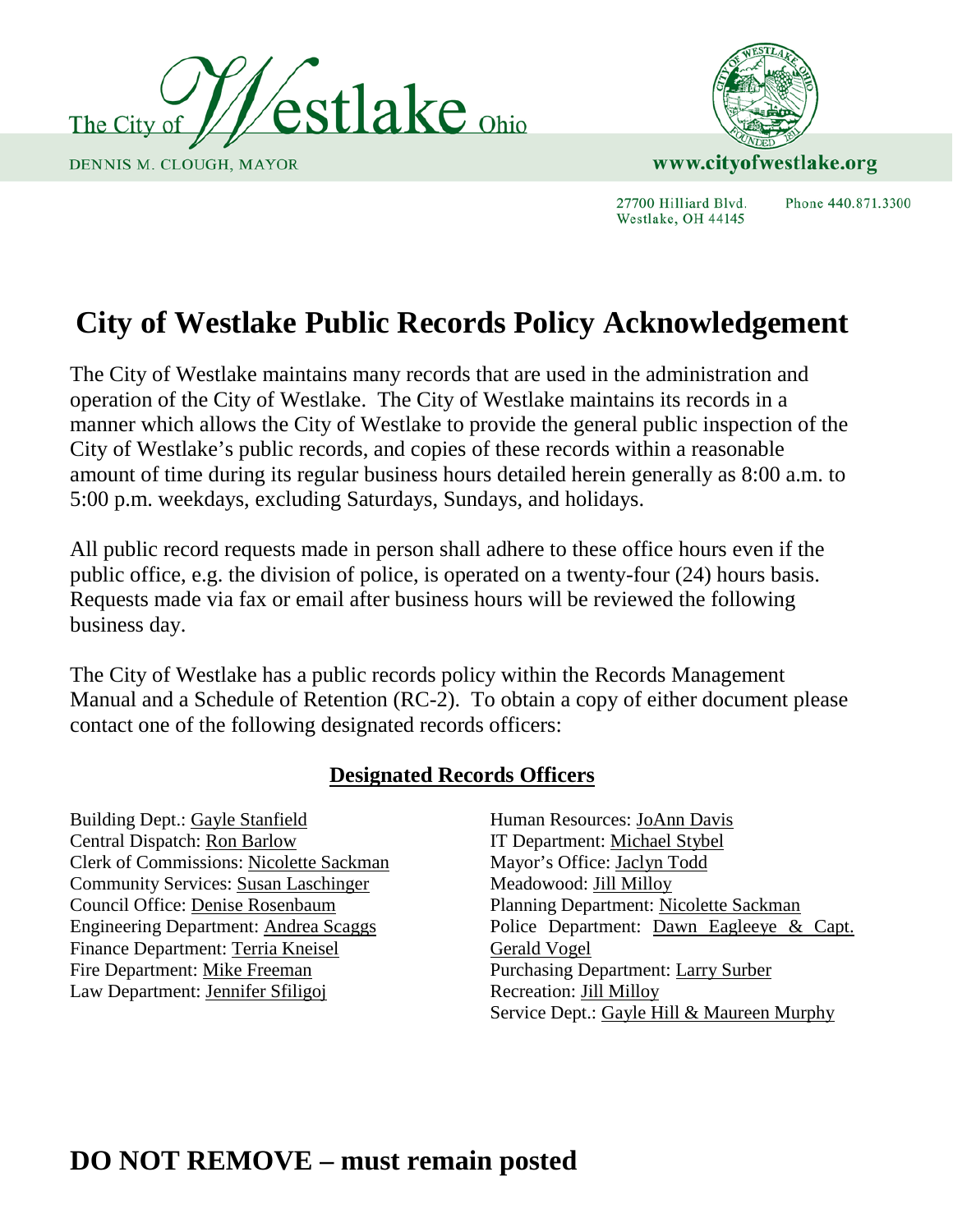### **RELEASE OF PUBLIC RECORDS POLICY**

#### **Introduction:**

It is the policy of the City of Westlake that openness leads to a better informed citizenry, which leads to better government and better public policy.

#### **Section 1. Public records**

This City of Westlake, in accordance with the Ohio Revised Code, defines records as including the following: Any document – paper, electronic (including, but not limited to, e-mail), or other format – that is created or received by, or comes under the jurisdiction of the City that documents the organization, functions, policies, decisions, procedures, operations, or other activities of the City. It is the policy of the City of Westlake that, as required by Ohio law, records will be organized and maintained so that they are readily available for inspection and copying. Record retention schedules are to be updated regularly and posted prominently.

#### **Section 2. Record requests**

Each request for public records should be evaluated for a response using the following guidelines:

(a) Although no specific language is required to make a request, the requester must at least identify the records requested with sufficient clarity to allow the public office to identify, retrieve, and review the records. If it is not clear what records are being sought, the records custodian must contact the requester for clarification, and should assist the requestor in revising the request by informing the requestor of the manner in which the office keeps its records.

(b) The requester does not have to put a records request in writing, and does not have to provide his or her identity or the intended use of the requested public record. Departments may wish to keep a record of what documents are requested and copied/or viewed by the requestor. If you ask the requestor to put a request in writing you must advise them that it is not required.

(c) Public records are to be available for inspection during regular business hours, with the exception of published holidays. Public records must be made available for inspection promptly. Copies of public records must be made available within a reasonable period of time. "Prompt" and "reasonable" take into account the volume of records requested; the proximity of the location where the records are stored; the ability of the office to perform its functions and still respond to the request; and the necessity for any legal review of the records requested.

(d) Each request should be evaluated for an estimated length of time required to gather the records. Routine requests for records should be satisfied immediately if feasible to do so. Routine requests include, but are not limited to, meeting minutes (both in draft and final form), budgets,